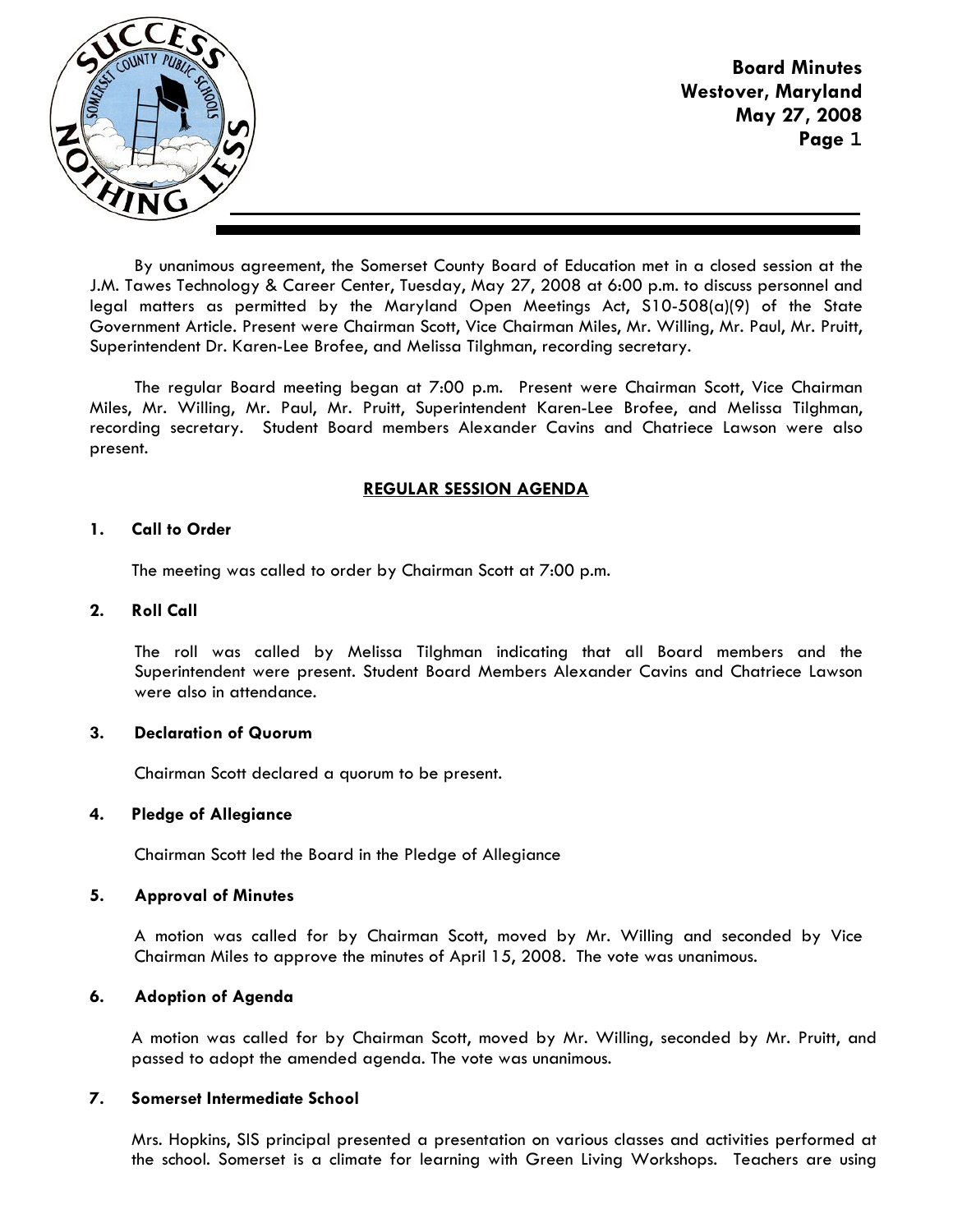interactive learning with the use of the promethean boards. The Band teacher has a software program used with the promethean boards that help students learn instrumental notes. If a student plays the wrong note, they can not continue until they play it correctly. Dr. Brofee thanked Ms. Hopkins for her involvement in the SIS Dedication.

## **8. Student Board Members' Report**

Chatriece Lawson presented the northern end school report. Deal Island Schools was named the Character Education School, Greenwood Elementary's sports day will be held on May 29, 2008, and the Coalition for Essential Schools Team visited the  $4<sup>th</sup>$  grade. The report has been provided to the SIT Team. Alex Cavins reported that thirty-nine students at CHS went to New York to see the play Greece. The Key Club and the Blood Bank collected a total of 45 pints of blood during the Blood Drive. At the conclusion of the reports each Student Board member was presented with an award to show Somerset County's appreciation in having them service on the Board.

## **9. Public Participation**

 Concerned parent, Carla Bailey spoke to the Board regarding several issues within the school system. Previous issues relating to safety, Social Studies textbooks, and BCR's have been addressed and improvements made. Dr. Brofee asked Ms. Bailey to provide a list of her concerns in writing to allow the Board time to respond.

 Ngina Mdouma, also a concerned parent, spoke to the Board regarding timeout and recess procedures. Ms. Mdouma would like a procedure put in place to determine the length of taken recess and timeout. She also agreed with Ms. Bailey that there was a problem with Social Studies textbooks. Both parents requests feedback from the Board members.

## **10. School Nurse Proclamation**

Mrs. Thomas, Head Nurse for the county provided the Board with a summary of the School's Nursing Program. A School Nurse Proclamation was received from Governor O'Malley. Mrs. Thomas reported that there are eight nurses within the system. Overall, there were 21,000 visits to the nurses' offices. Twenty-one percent were diagnosed with chronic health problems. Fourteen thousand doses of medication were given to 177 individual students. Donations from various organizations have helped the nurses purchase a WII game. This game is used to help with in school rehabilitation. Mr. Paul questioned parent and nurse relationships. Mrs. Thomas responded that all students don't have doctors so parents respect the nurses' decision when a students is seen in their office. For students who do have doctors, it is basically the same. Parents appreciate and respect the nurses' decision before contacting doctors.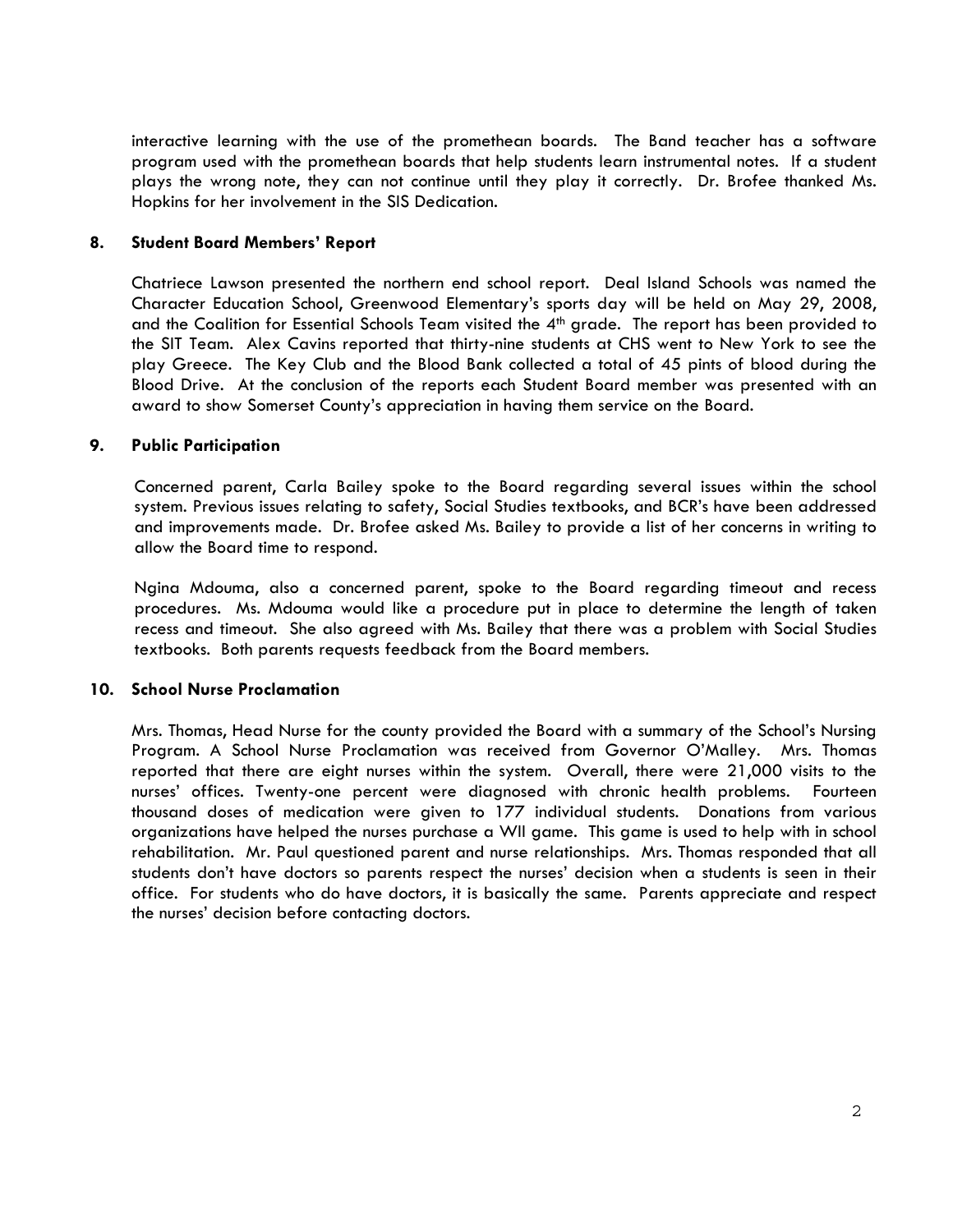### **NEW BUSINESS**

### **11. Finance Report**

## **Monthly Report**

Ms. Miller presented the Monthly Finance and Food Service Report. Mr. Paul questioned the overage in several categories. Ms. Miller explained that this was due to the purchase of football equipment and out of county expenditures. Mr. Miles questioned the textbook expenditure category and stated that those funds should be spent to make sure students have textbooks.

### **Food Service Report**

Mrs. Miller reported that the Food Service deficit is \$4,700 to date. The exact amount will be known after inventory is taken. Chairman Scott thanked Mrs. Miller for her report.

### **Budget Approval Date May 27, 2008**

It was moved by Mr. Paul, seconded by Mr. Pruitt, and passed to approve the FY2009 Budget. The vote was unanimous.

### **Instructional Report**

Mr. Bloodsworth presented a presentation to the Board on the Bridge to Excellence Plan. The new Bridge to Excellence Plan provides an alternative to getting credit for the HSA. For the 2008-2009 both high schools will plan to have at least one Bridge Plan class during the Fall. School Counselors are working with parents to get ideas about targeted projects. Mr. Paul questioned the HSA practice and its effect on student learning.

#### **Out of County Student Attendance Requests**

The Out of County Student Attendance Requests was tabled until the June meeting.

#### **Waiver of 180 Day School Year Requirement**

It was moved by Mr. Willing, seconded by Mr. Pruitt, and passed to approve the 180 Day School Requirement Waiver. The vote was unanimous.

#### **2008-2009 Board Meeting Dates**

A motion was called for by Chairman Scott, moved by Mr. Pruitt, seconded by Vice Chairman Miles, and passed to approve the 2008-2009 Board meeting dates. The vote was unanimous.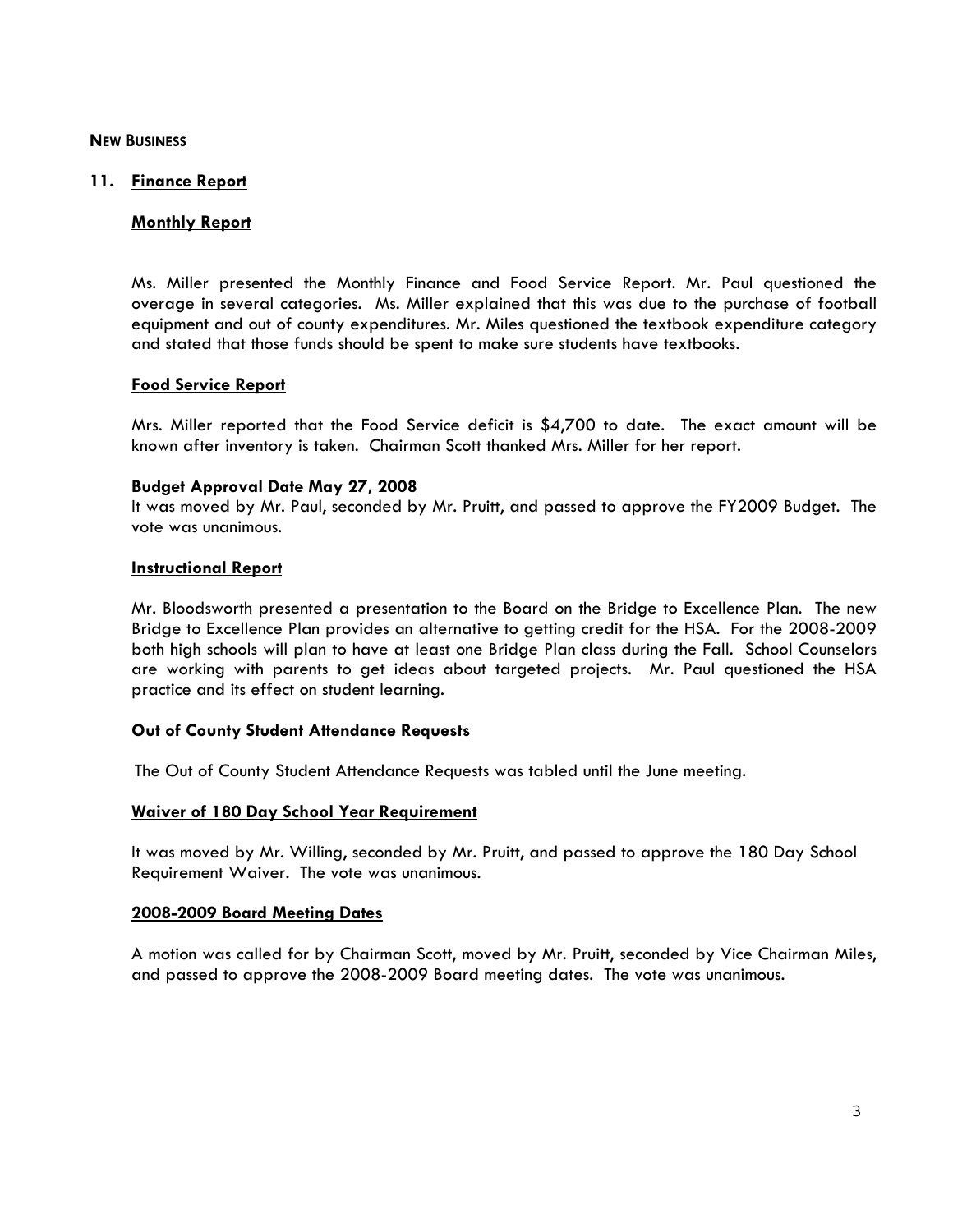# **Technology Report**

# **Proposed Cybersafety Curriculum**

Mrs. Smoker presented the proposed Cybersafety Curriculum for approval at the next Board meeting. With the widespread use of Cyberbullying several steps are being taken to reduce their effects. Students and parents should be made aware of the after effects of Cyberbullying. Students will be given information on recognizing virus contaminated emails. These classes will be held during media at the elementary level, social studies teachers will hold class for the 6<sup>th</sup> and 7<sup>th</sup> grade students, and high school students will be taught in their Technology Education courses. Chairman Scott thanked Mrs. Smoker for her report.

## **IT Security #200-25**

Mrs. Smoker presented the IT Security Policy #200-25. This policy is a written documented plan incase we have a network disaster. It also contains risk management guidelines and software license hardware standards. The Board will vote at the June Board meeting.

## **Technology Plan 2008-2011**

Mrs. Smoker presented the Board with the Technology Plan which is currently awaiting approval at MSDE. The Technology Plan must be aligned with the State VSC's and the Master Plan.

### **Human Resources Report**

It was moved by Mr. Paul, seconded by Mr. Pruitt and passed to approve the Human Resources report presented by Mr. Lawson. The motion was carried with all Board members in agreement. Dr. Brofee followed with the announcement of the new Vice Principal Positions.

## **Staff Appreciation, June 09, 2008**

Mr. Lawson announced the upcoming Staff Appreciation Program.

## **Out of State Travel**

There was no out of county travel to report.

## **Consortium Board Member Approval**

It was moved by Mr. Willing, seconded by Mr. Paul and passed to approve Elizabeth Hayes as the new ESMEC Health Board Member. The vote was unanimous.